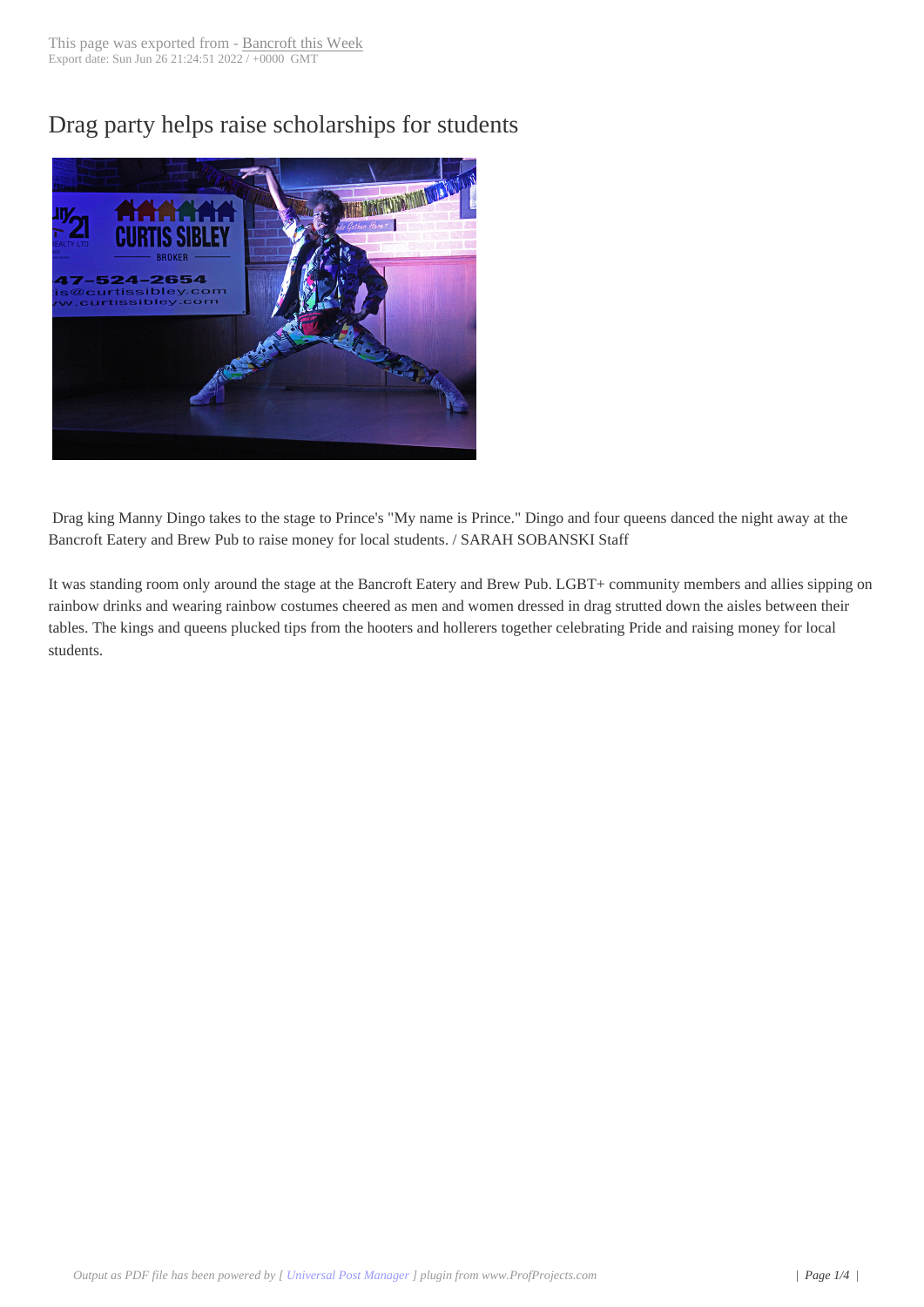

 Simma Downe prepares to transform on stage, changing to wearing a floor length cocktail gown in seconds. / SARAH SOBANSKI Staff

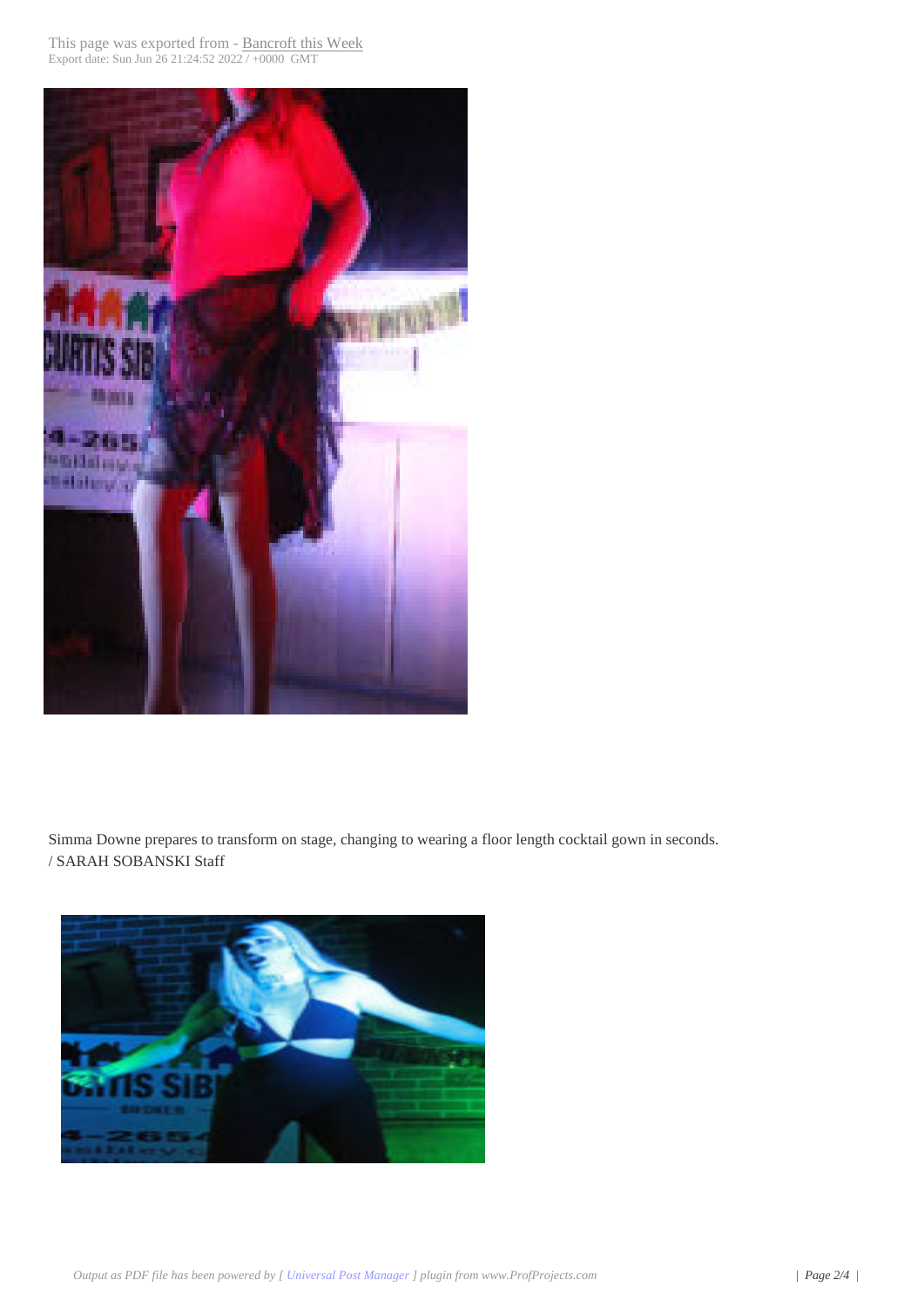Penelope Strange performs to Ariana Grande's "No Tears Left to Cry." / SARAH SOBANSKI Staff



 Audience members attended the show in rainbow colours and costumes to show their support for Pride and the LGBT+ community. / SARAH SOBANSKI Staff

The event was Bancroft's first and ?hopefully annual? drag show, hosted by Century 21's Curtis Sibley. Stars of the show included Simma Downe (Mitchel Bowers), Penelope (Jorrie Cull) and Lizzy Strange (Lisa Morrison), Mona Pleazure (Jonah Patterson) and Manny Dingo (Joee Smith). Between specialty cocktails, an auction and more than 140 tickets sold, the show managed to raise more than \$4,000.